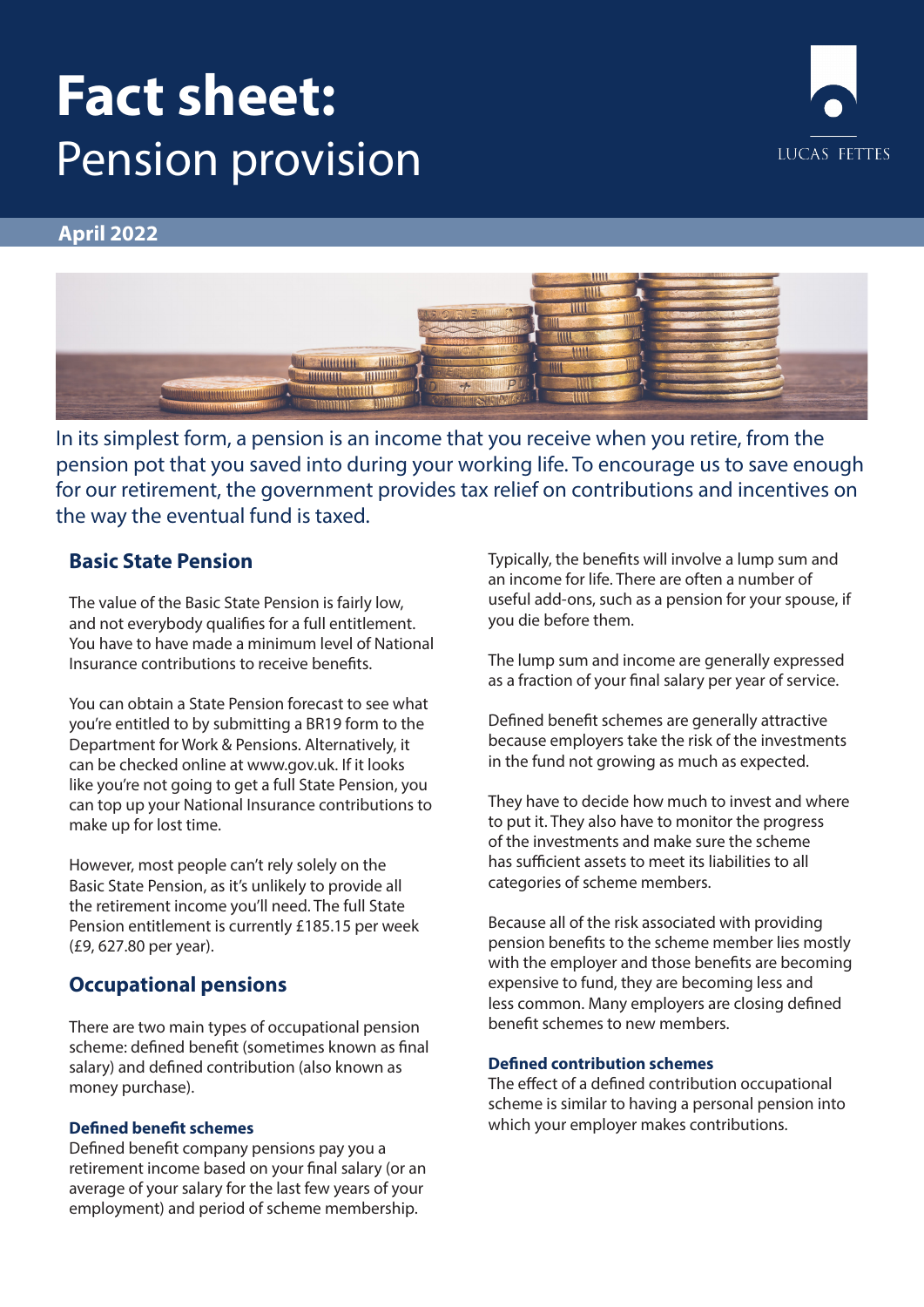Your benefits depend on what is put into the pension fund and how the investments perform. At retirement you can currently receive up to 25 per cent of the fund as a tax-free lump sum, while the remainder may be used to provide a taxable income.

Unlike defined benefit schemes you have much more responsibility for your pension. You have to:

- decide how much to contribute;
- decide which investment strategy to access; and
- monitor the progress of the underlying investments and consider increasing your contributions, if necessary.

### **Workplace pensions**

As a result of the provisions of the Pensions Act 2008, your employer may be subject to the automatic enrolment duty so must automatically enrol anyone who is aged between 22 and State Pension Age and earning at least £10,000 per year into a qualifying workplace pension scheme.

Contributions must be a minimum of 8 per cent of earnings, of which 3 per cent must come from your employer.

#### **Small Self Administered Scheme (SSAS)**

A SSAS is very similar to a Self Invested Personal Pension (discussed below), particularly in regard to permitted investments, however it is a company scheme where the members are usually all company directors/key staff. A SSAS allows members/employers greater flexibility and control over the scheme's assets.

Contributions paid to a SSAS are subject to the same rules as other pension schemes.

A key difference is a SSAS can loan monies to the sponsoring employer, subject to certain conditions set by HMRC.

## **Individual pensions**

The arrangements discussed below give selfemployed people, those who opt out of their employer's workplace pension, and those with no earnings, the ability to accumulate pension savings. Essentially, they are defined contribution schemes into which the holder pays single or regular contributions. These payments then go into an investment fund, run by an investment or insurance company.

#### **Stakeholder pensions**

These schemes were introduced by the UK government in 2001 as simple, low cost and flexible pensions but they only offer a limited fund choice. Pension managers can only charge fees of up to 1 per cent of your pension fund per year, or 1.5 per cent for the first 10 years for schemes which started after April 2005, and there can be no upfront charges. Typically, when you choose to retire the only option available via a stakeholder plan is to purchase a lifetime annuity with your accumulated fund after payment of any available tax-free cash.

### **Personal pensions**

A personal pension typically offers you a wider investment choice but may still have limits on the retirement income options available when you decide to retire.

#### **Self Invested Personal Pension (SIPP)**

This type of personal pension allows you to select the investments yourself. Since their introduction, SIPPs have enabled many people to take much more control over their retirement plans.

SIPPs are subject to the same rules as personal pensions. They have the same limits on tax relief for contributions, the same 25 per cent restriction on the tax-free lump sum on retirement, and the same rules on how you can take your money once you've retired.

The permitted range of investments is larger than for the other arrangements outlined and can include:

- commercial property and land;
- UK quoted shares, stocks, gilts and debentures;
- stocks and shares quoted on a recognised overseas stock exchange;
- futures and options quoted on a recognised stock exchange;
- OEICs, unit and investment trusts;
- hedge funds;
- insurance company funds;
- bank and building society deposits; and
- shareholdings in the sponsoring employer, although restrictions apply.

In addition to this, SIPPs allow you to use the full range of retirement income options allowed within current legislation.